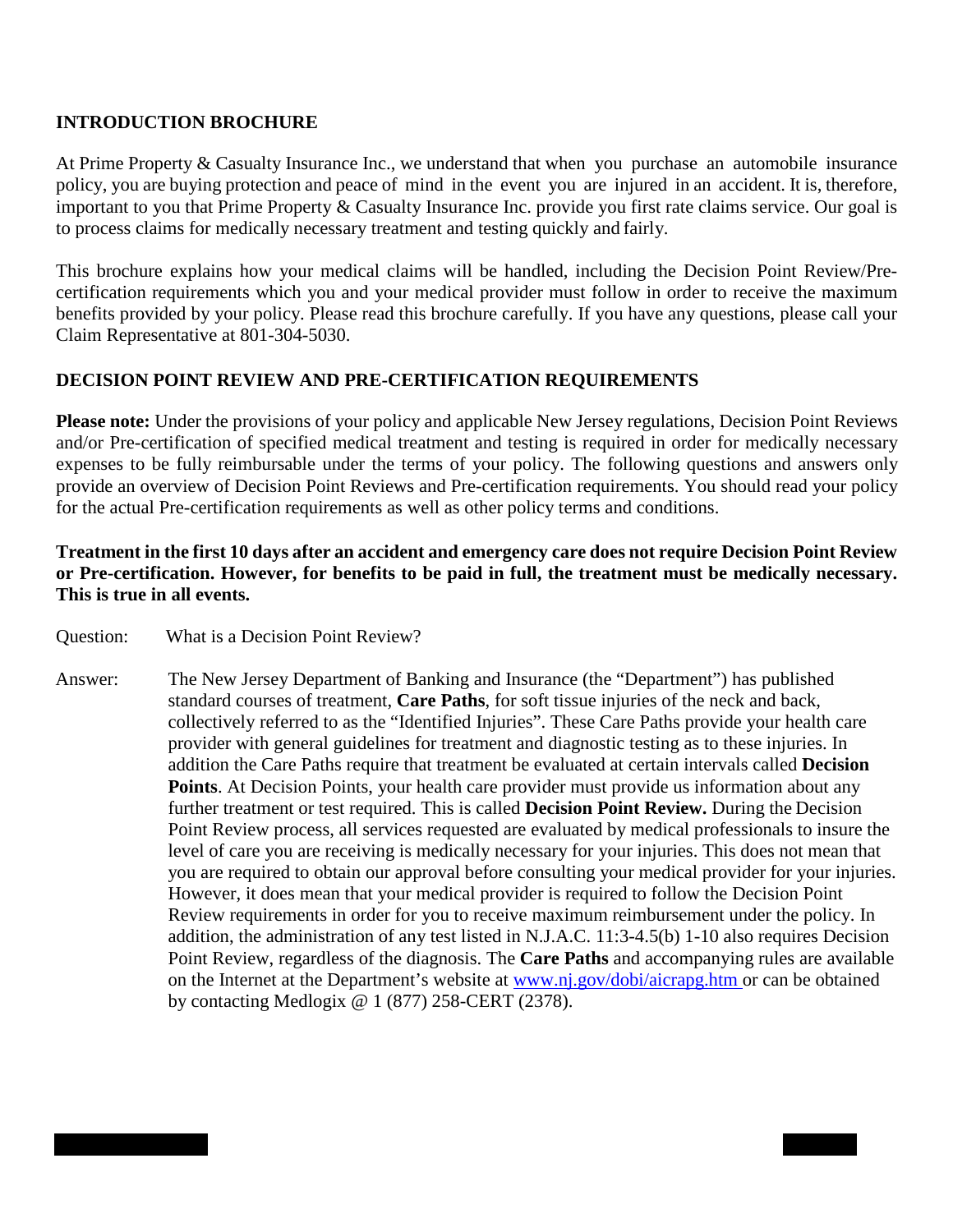- Question: What is Pre-certification?
- Answer: Pre-certification is a medical review process for the specific services, test or equipment listed below in (a)-(l). During this process all services, test or equipment requested are evaluated by medical professionals to insure the level of services, tests or equipment you are receiving is medically necessary for your injuries. This does not mean that you are required to obtain our approval before consulting your medical provider for your injuries. However, it does mean that your medical provider is required to follow the Pre-certification requirements in order for you to receive maximum reimbursement under the policy.
	- (a) non-emergency inpatient and outpatient hospital care
	- (b) non-emergency surgical procedures
	- (c) extended care rehabilitation facilities
	- (d) outpatient care for soft tissue/disc injuries of the insured person's neck, back and related structures not included within the diagnoses covered by the Care Paths
	- (e) physical, occupational, speech, cognitive or other restorative therapy or other body part manipulation except that provided for Identified Injuries in accordance with Decision Point Review
	- (f) outpatient psychological/psychiatric testing and/or services
	- (g) all pain management services except as provided for identified injuries in accordance with decision point review
	- (h) home health care
	- (i) non-emergency dental restoration
	- (j) temporomandibular disorders; any oral facial syndrome
	- (k) infusion therapy
	- (l) Durable medical equipment (including orthotics and prosthetics) with a cost or monthly rental in excess of \$75.00.
- Question: What do I need to do to comply with the Decision Point Review and Pre-certification requirements in my policy?
- Answer: Just provide us with the name(s) of your medical providers. We will then contact them to explain the entire process. You should also give your medical provider a copy of the "*Dear Provider Letter*" included with this brochure.
- Question: What are the Vendors hours of operation?
- Answer: Medlogix Hours of Operation 7:00 AM to 7:00 PM EST Monday through Friday (excluding legal holidays)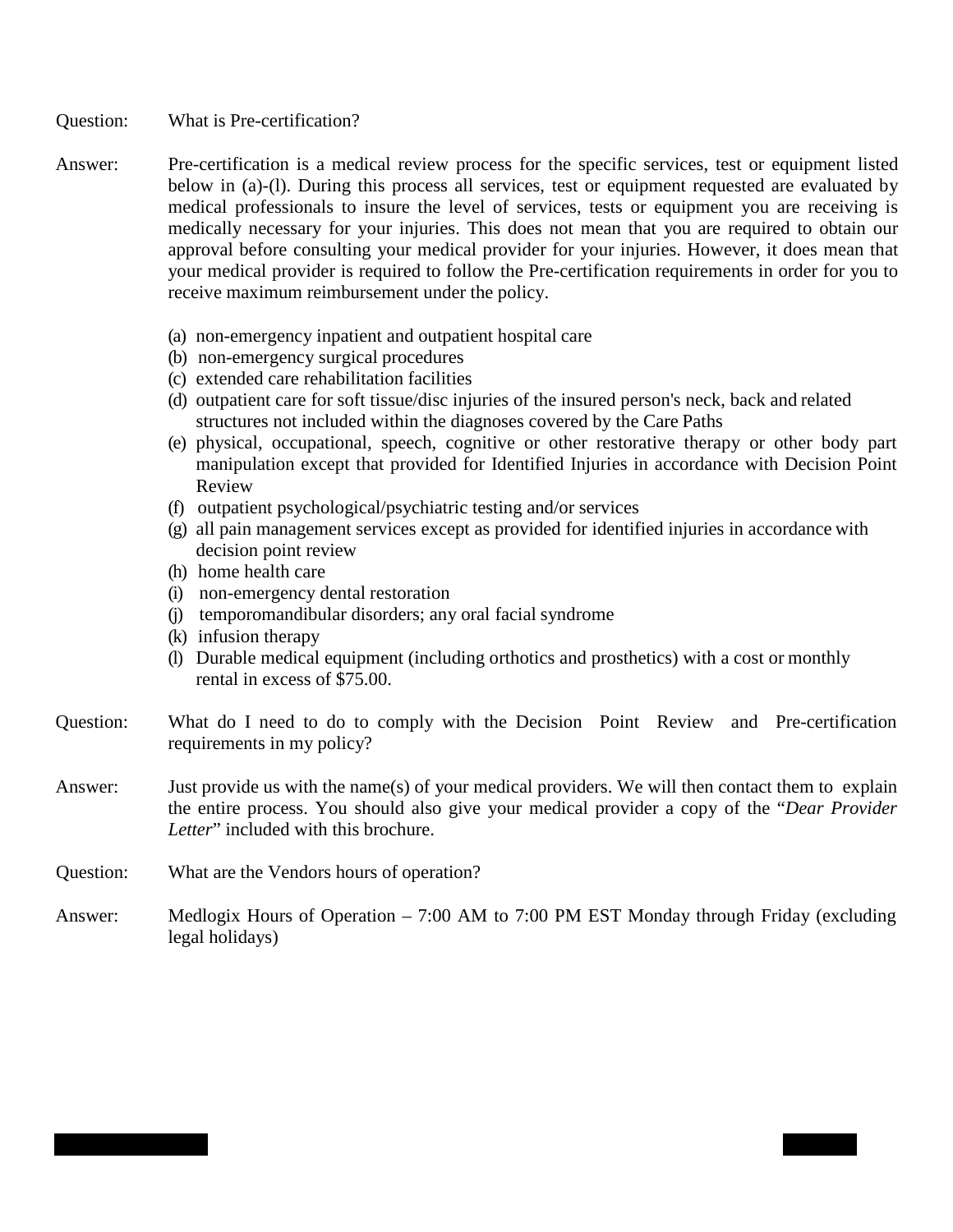- Question: How does the Decision Point Review/Pre-certification Process Work?
- Answer: In order for Medlogix to complete the review, your health care provider is required to submit all requests on the "Attending Physicians Treatment Plan" form. A copy of this form can be found on the DOBI web site [www.nj.gov/dobi/aicrapg.htm,](http://www.nj.gov/dobi/aicrapg.htm) Medlogix's web site www.medlogix.com or by contacting Medlogix @ (877) 258-CERT (2378).

The health care provider should submit the completed form, along with a copy of your their most recent/appropriate progress notes and the results of any tests relative to the requested services to Medlogix via fax at (856) 910-2501 or mail to the following address: Medlogix LLC, 300 American Metro Blvd., Suite 170, Hamilton, NJ 08619, ATTN.: Pre-Certification Department. Its phone number is (877) 258-CERT (2378).

The review will be completed within three (3) business days of receipt of the necessary information and notice of the decision will be communicated to both you and your health care provider by telephone, fax and/or confirmed in writing. If your health care provider is not notified within 3 business days, they may continue your test or course of treatment until such time as the final determination is communicated to them. Similarly, if an independent medical examination should be required, they may continue your tests or course of treatment until the results of the examination become available.

## **Denials of decision point review and pre-certification requests on the basis of medical necessity shall be the determination of a physician. In the case of treatment prescribed by a dentist, the denial shall be by a dentist.**

- Question: What is the definition of days?
- Answer: The definition of days is as follows: "Days" means calendar days unless specifically designated as business days.
	- 1. A calendar and business day both end at the time of the close of business hours (7:00 PM EST Monday through Friday (excluding legal holidays).
	- 2. In computing any period of time designated as either calendar or business days, the day from which the designated period of time begins to run shall not be included. The last day of a period of time designated as calendar or business day is to be included unless it is a Saturday, Sunday, or legal holiday, in which event the period runs until the end of the next day which is neither a Saturday, Sunday or legal holiday.
	- 3. Example: Response to a properly submitted provider request is due back no later than 3 business days from the date Medlogix receives the submission. Medlogix receives an Attending Provider Treatment Plan Form by facsimile transmission dated 1:00 PM EST on Wednesday February 6, 2013. Day one of the 3-buisness day period is Thursday, February 7, 2013. Since the 3rd day would be Saturday, February 9, 2013, Medlogix's decision is due no later than close of business Monday, February 11, 2013.

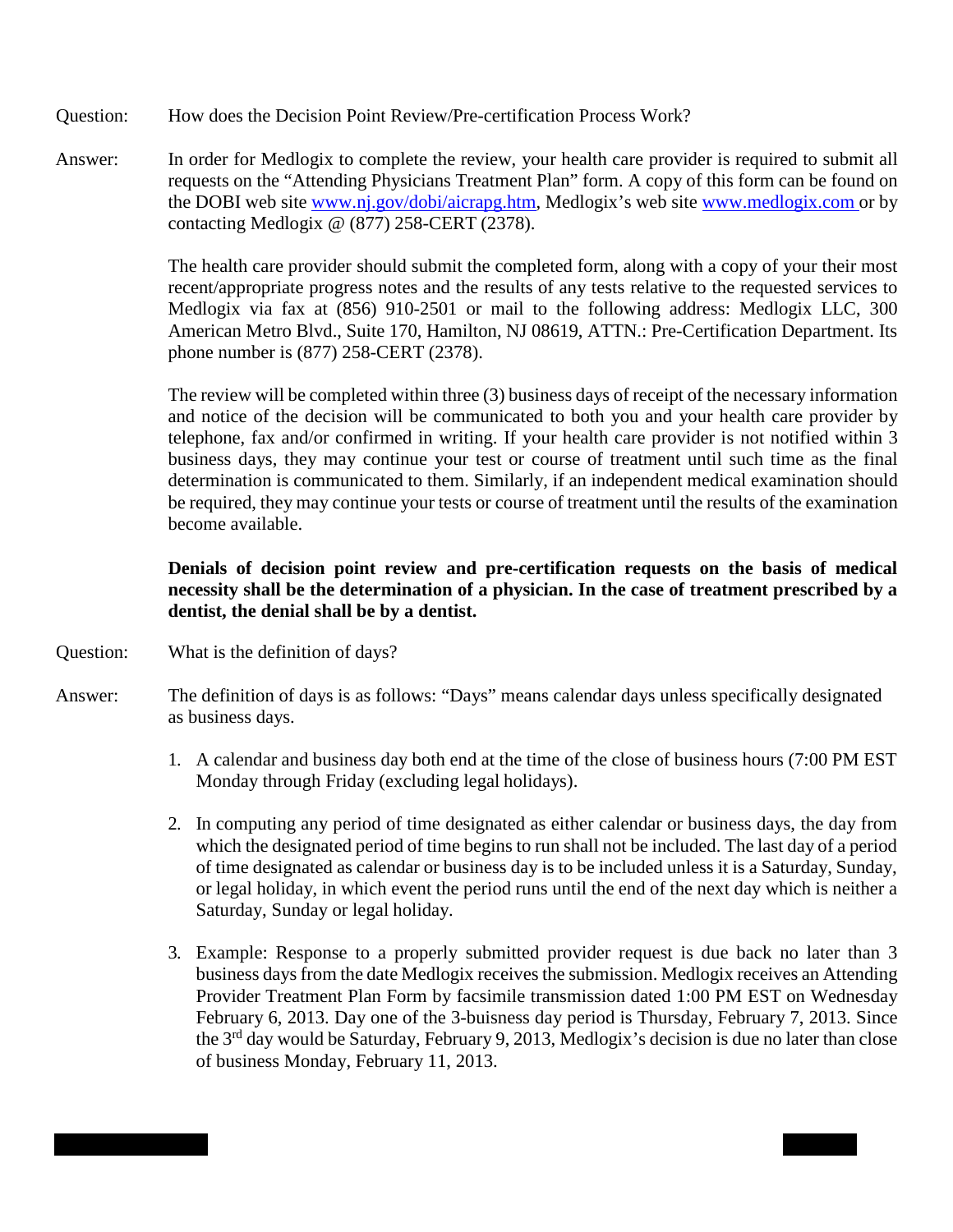#### **INDEPENDENT MEDICAL EXAMS**

- Question: What are the requirements and consequences if I am requested to attend an Independent Medical Exam?
- Answer: If the need arises for Medlogix to utilize an independent medical exam during the decision point review/pre-certification process, the guidelines in accordance to 11:3-4.7(e) 1-7 will be followed. This includes but is not limited to: prior notification to the injured person or his or her designee, scheduling the exam within seven calendar days of the receipt of the attending physicians treatment plan form (unless the injured person agrees to extend the time period), having the exam conducted by a provider in the same discipline, scheduling the exam at a location reasonably convenient to the injured person, and providing notification of the decision within three business days after attendance of the exam. If the examining provider prepares a written report concerning the examination, you or your designee shall be entitled to a copy upon written request.

If you have two or more unexcused failures to attend the scheduled exam, notification will be immediately sent to you, and all health care providers treating you for the diagnosis (and related diagnosis) contained in the attending physicians treatment plan form. The notification will place you on notice that all future treatment, diagnostic testing or durable medical equipment required for the diagnosis (and related diagnosis) contained in the attending physicians treatment plan form will not be reimbursable as a consequence for failure to comply with the plan.

## **INTERNAL APPEAL PROCESS**

Question: Can my health care provider appeal the Pre-Service or Post-Service denial?

Answer: Yes, Prior to making a request for alternate dispute resolution, all appeals must be initiated using the forms established by the NJ Department of Banking and Insurance. The minimum required information (identified by form section number) is as follows: KEY DATES (sections 1-2) CLAIM INFO (sections 3-5) PATIENT INFO (sections 6-7 and 9-13) PROVIDER/FACILITY INFO (sections 14-25) DOCUMENTS INCLUDED INFO (section 29 indicated with asterisk) PRE-SERVICE APPEALS ISSUES INFO (sections 30-31, and 32, 33, or 34) POST-SERVICE APPEALS ISSUES INFO (sections 30-31, 33 and/or 38 and 34-36 if completing section 38) PRE-SERVICE SIGNATURE INFO (sections 35-36) POST-SERVICE SIGANTURE INFO (sections 39-40).

> Failure to follow these requirements will be considered an incomplete submission and will result in an administrative denial. This incomplete submission does not constitute acceptance within the required timeframes for Pre-service and Post-service appeals.

Failure to complete the Internal Appeals procedures as outlined in 11:3-4.7B on the forms established by the Department prior to filing arbitration or litigation will invalidate any assignment of benefits.

Completion of the internal appeal process means timely submission of an appeal and receipt of the response prior to filing for alternate dispute resolution. Except for emergency care as defined in N.J.A.C. 11:3-4.2, any treatment that is the subject of the appeal that is performed prior to the

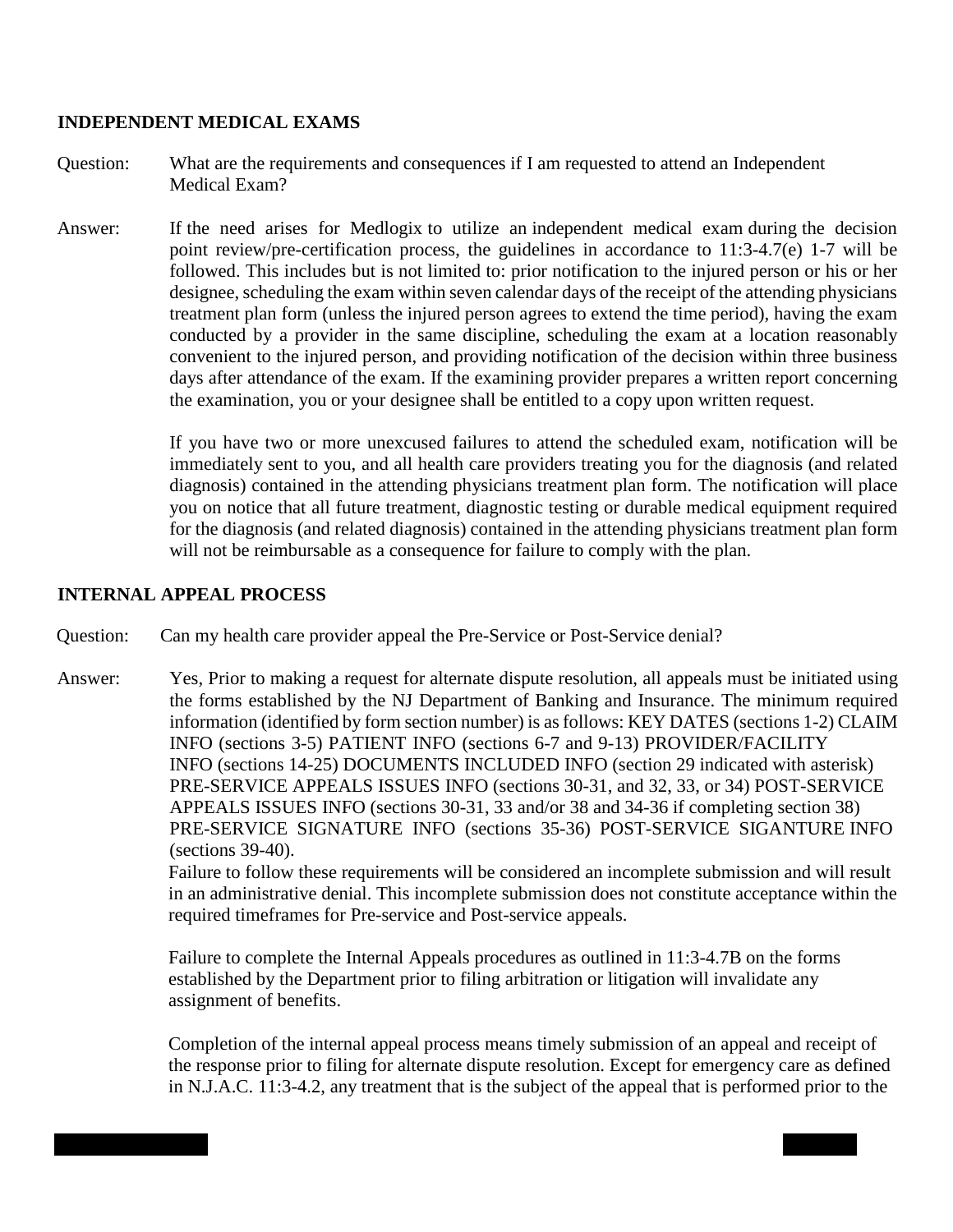receipt by the provider of the appeal decision shall invalidate the assignment of benefits. There are two types of appeals (with specific workflows) that can be considered:

Pre-service: an appeal of the denial or modification of a decision point review or precertification request prior to the performance or issuance of the requested medical procedure, treatment, diagnostic test, other service, and/or durable medical equipment on the grounds of medical necessity.

The Pre-service appeal form and any supporting documentation shall be submitted by the provider to Medlogix via fax @ (856) 910-2501 or in writing @ 300 American Metro Blvd., Suite 170, Hamilton, NJ 08619.

A pre-service appeal shall be submitted no later than 30 days after receipt of a written denial or modification of requested services.

Decisions on pre-service appeals shall be issued by the insurer or its designated vendor to the provider who submitted the appeal no later than 14 days after receipt of the pre-service appeal form and any supporting documentation. If it's determined that the new information submitted with the appeal requires the need of an expert report or addendum to expert report (ie: Peer Review, Independent Medical Exam, Medical Director Review, etc…) to properly respond to the appeal, an additional 10 days will be added to the response time requirement.

Post-service: an appeal subsequent to the performance or issuance of the services and/or what should be reimbursed.

The Post-service appeal form and any supporting documentation shall be submitted by the provider to Medlogix via fax @ (856) 552-1999 or in writing @ 300 American Metro Blvd., Suite 170, Hamilton, NJ 08619.

A post-service appeal shall be submitted at least 45 days prior to initiating alternate dispute resolution pursuant to N.J.A.C. 11:3-5 or filing an action in Superior Court.

Decisions on post-service appeals shall be issued by the insurer or its designated vendor to the provider who submitted the appeal no later than 30 days after receipt of the appeal form and any supporting documentation. If it's determined that the new information submitted with the appeal requires the need of an expert report or addendum to an expert report (ie: Professional Code Review, Medical Bill Audit Report, UCR Analytical Analysis, etc…) to properly respond to the appeal, an additional 10 days will be added to the response time requirement.

The appeal process described above provides only one-level of appeal prior to submitting the dispute to alternate dispute resolution. A provider cannot submit a pre-service appeal and then a post-service appeal on the same issue. The preapproval of the treatment and the reimbursement for that treatment are separate issues. A provider can submit a pre-service appeal for the treatment and then a post-service appeal for the reimbursement for that treatment.

If a claimant or provider retains counsel to represent them during the Internal Appeal Procedures, they do so strictly at their own expense. No reimbursement will be issued for counsel fees or any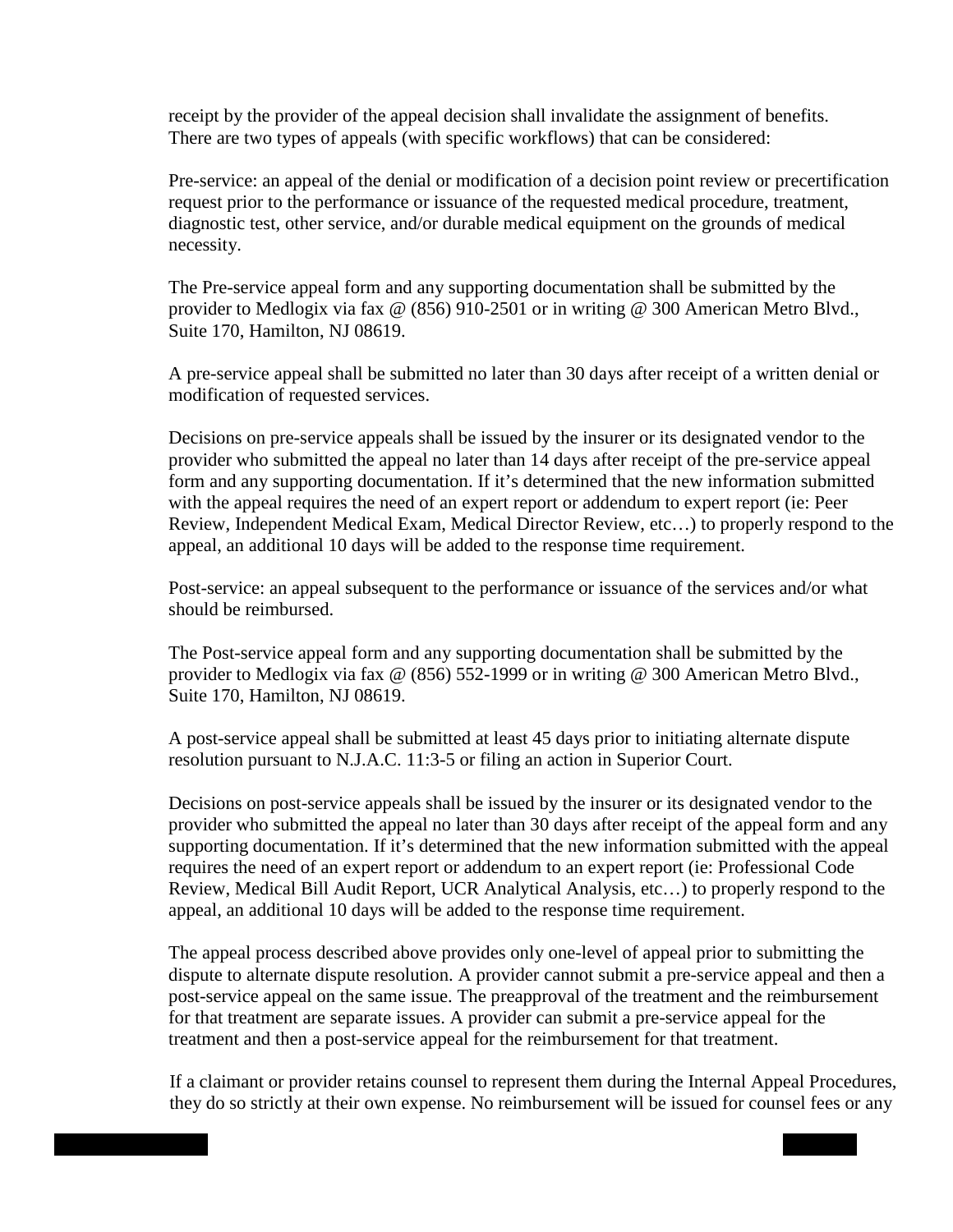other costs, regardless of the outcome of the appeal.

## **VOLUNTARY UTILIZATION PROGRAM**

Question: Does the plan provide voluntary networks for certain services, tests or equipment?

Answer: In accordance with the regulations, the plan includes a voluntary utilization program for:

- 1. Magnetic Resonance Imagery
- 2. Computer Assisted Tomography
- 3. The electro diagnostic tests listed in N.J.A.C. 11:3-4.5(b)1 through 3 except for needle EMGs, H-reflex and nerve conduction velocity (NVC) tests performed together by the treating physician
- 4. Durable medical equipment (including orthotics and prosthetics) with a cost or monthly rental in excess of \$75.00
- 5. Services, equipment or accommodations provided by an ambulatory surgery facility
- Question: How do I gain access to one of these networks?
- Answer: When one of the above listed services, tests or equipment is requested through the decision point review/pre-certification process, a detailed care plan evaluation letter containing the outcome of the review is sent to you, and the requesting health care provider. The notice will include how to acquire a list of available preferred provider networks, with phone numbers and addresses, to obtain the medically necessary services, tests or equipment requested. In accordance with N.J.A.C.11:3-4.4(g), failure to use an approved network will result in an additional co-payment not to exceed 30 percent of the eligible charge.

In addition to securing a list of preferred provider networks through the process outlined in the paragraph above, visit Medlogix's website @ [www.medlogix.com,](http://www.medlogix.com/) contact Medlogix by phone @ (877) 258- CERT (2378), via fax @ (856) 910-2501, or in writing @ 300 American Metro Blvd., Suite 170, Hamilton, NJ 08619.

#### **PENALTY CO-PAYMENTS**

- Question: Why would payment of my bills for health care services, tests and durable medical equipment be subject to additional co-pay, and how much is it?
- Answer: If you're health care provider does not comply with the decision point review/pre-certification previsions of the plan, including failure to submit a request for decision point review/precertification or failure to provide clinically supported findings that support the request, payment of those services rendered will result in a co-payment of 50% (in addition to any deductible or copayment that applies under the policy) for medically necessary treatment and tests and equipment. Keep in mind that treatment which is not medically necessary is not reimbursable under the terms of the policy.

If you do not utilize a network provider/facility to obtain those services, tests or equipment listed in the voluntary utilization review program section, payment for those services rendered will result in a co-payment of 30% (in addition to any deductible or co-payment that applies under